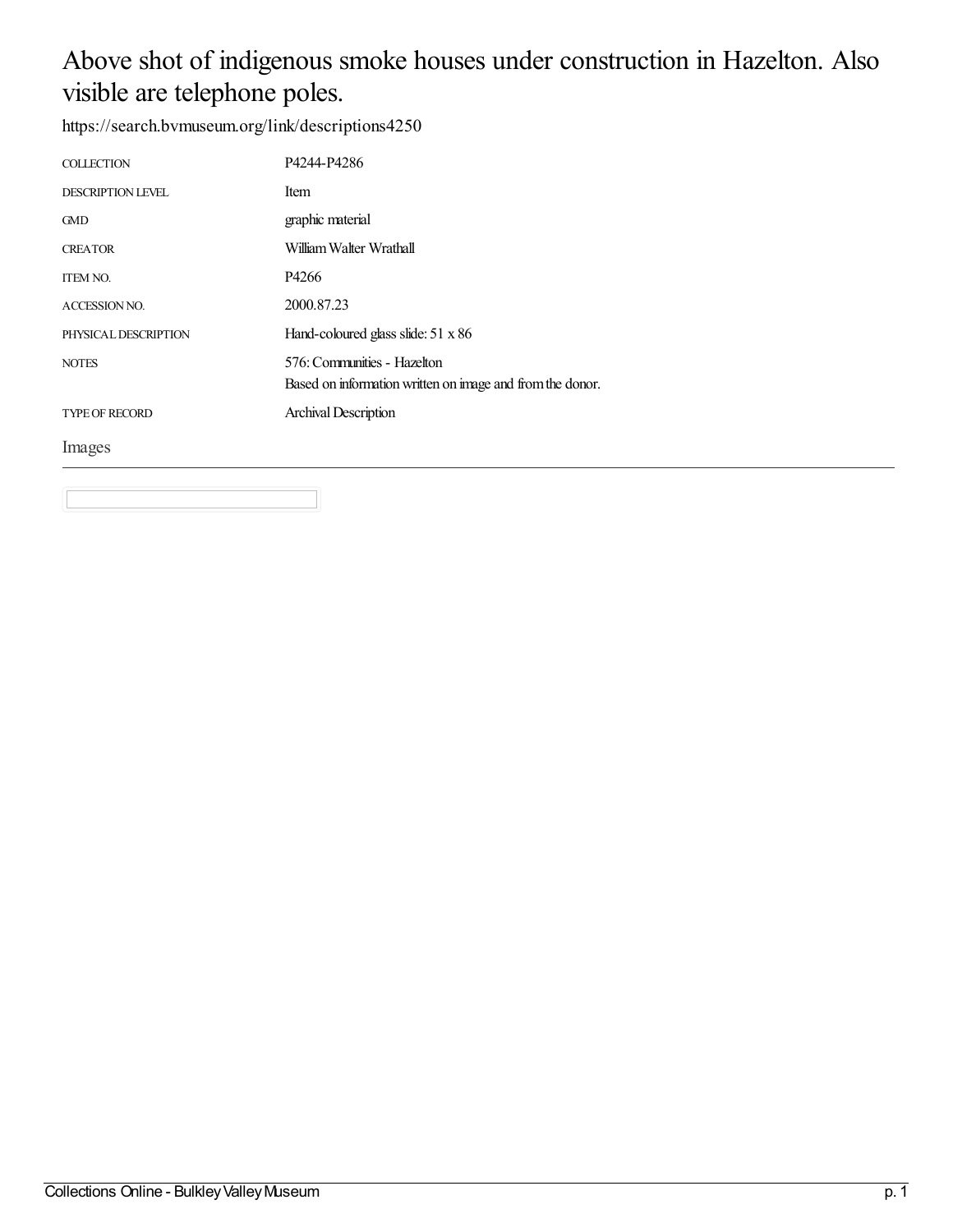## "After the harvest"

| https://search.bvmuseum.org/link/descriptions2973 |  |
|---------------------------------------------------|--|
|                                                   |  |

| <b>COLLECTION</b>        | BVM visual record collection                  |
|--------------------------|-----------------------------------------------|
| <b>DESCRIPTION LEVEL</b> | Item                                          |
| <b>GMD</b>               | graphic material                              |
| <b>OTHER TITLE INFO</b>  | Title based on caption written on photograph. |
| <b>CREATOR</b>           | [William Walter Wrathall?]                    |
| FONDS NO.                | C <sub>2</sub>                                |
| <b>ITEM NO.</b>          | P <sub>2621</sub>                             |
| <b>ACCESSION NO.</b>     | 1985.12.26                                    |
| PHYSICAL DESCRIPTION     | 1 photograph: B&w 17.5 x 12.5 cm              |
| <b>SCAN RESOLUTION</b>   | 96 dpi                                        |
| <b>NEGATIVE NUMBER</b>   | F <sub>247</sub>                              |
| <b>DATERANGE</b>         | ca 1913                                       |
| <b>SUBJECT ACCESS</b>    | Diamond D Ranch                               |
| <b>GEOGRAPHIC ACCESS</b> | Smithers, B.C.                                |
| <b>NOTES</b>             | Taken at Diamond D Ranch.                     |
| <b>TYPE OF RECORD</b>    | <b>Archival Description</b>                   |
| Images                   |                                               |

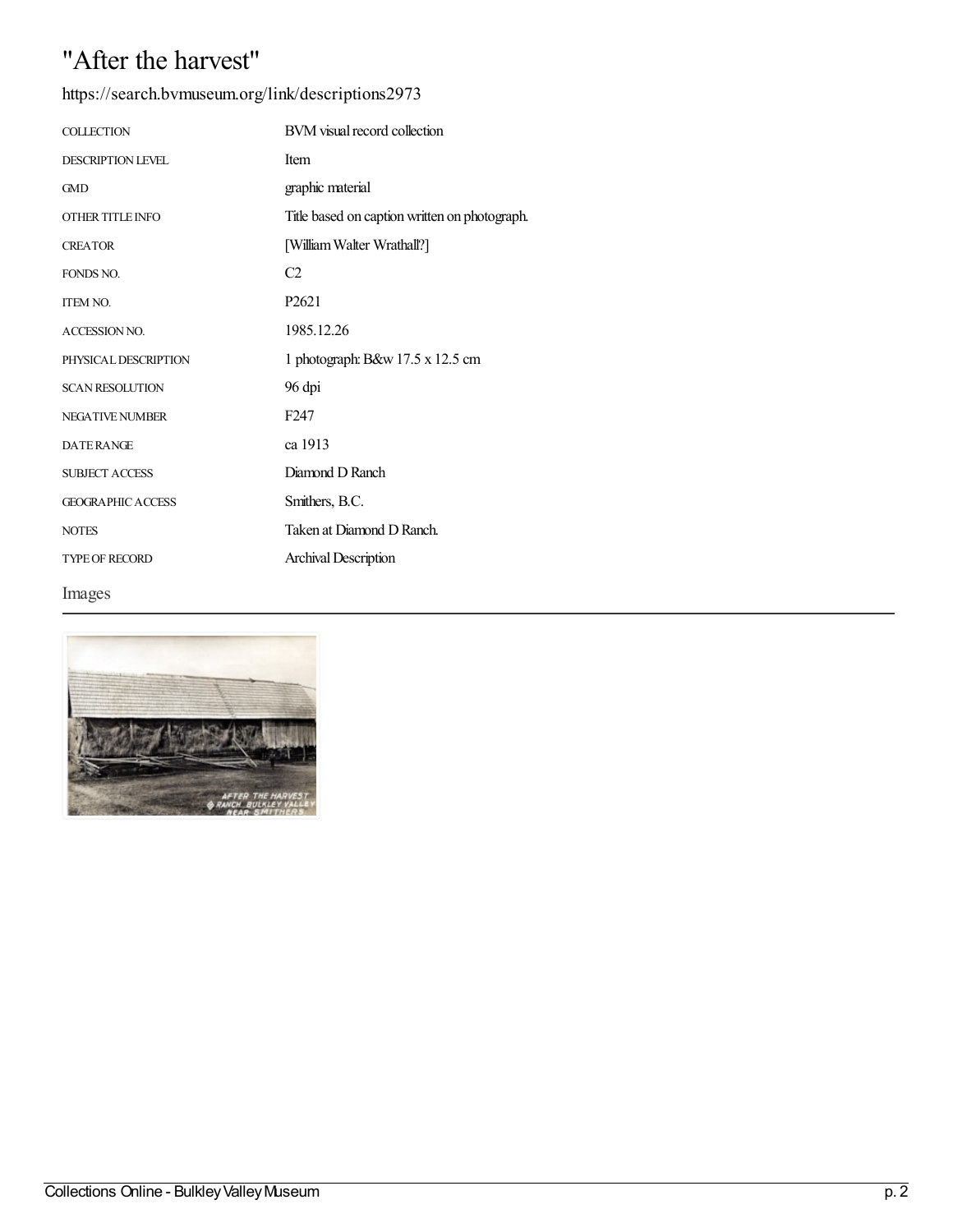# Alfred Street in Smithers, B.C.

<https://search.bvmuseum.org/link/descriptions1335>

| <b>COLLECTION</b>        | BVM visual record collection                           |
|--------------------------|--------------------------------------------------------|
| <b>DESCRIPTION LEVEL</b> | Item                                                   |
| <b>GMD</b>               | graphic material                                       |
| OTHER TITLE INFO         | Title based on description on frontside of photograph. |
| <b>CREATOR</b>           | William Walter Wrathall                                |
| FONDS NO.                | C <sub>2</sub>                                         |
| <b>ITEM NO.</b>          | P0573                                                  |
| <b>ACCESSION NO.</b>     | 1980.16.604                                            |
| PHYSICAL DESCRIPTION     | 1 photograph: $b & w$ ; 25 x 15cm                      |
| <b>SCAN RESOLUTION</b>   | 96dpi                                                  |
| <b>NEGATIVE NUMBER</b>   | F19; F51                                               |
| <b>GEOGRAPHIC ACCESS</b> | Smithers, B.C.                                         |
| <b>NOTES</b>             | Negative copy also available.                          |
| <b>TYPE OF RECORD</b>    | Archival Description                                   |
| Images                   |                                                        |

 $-44$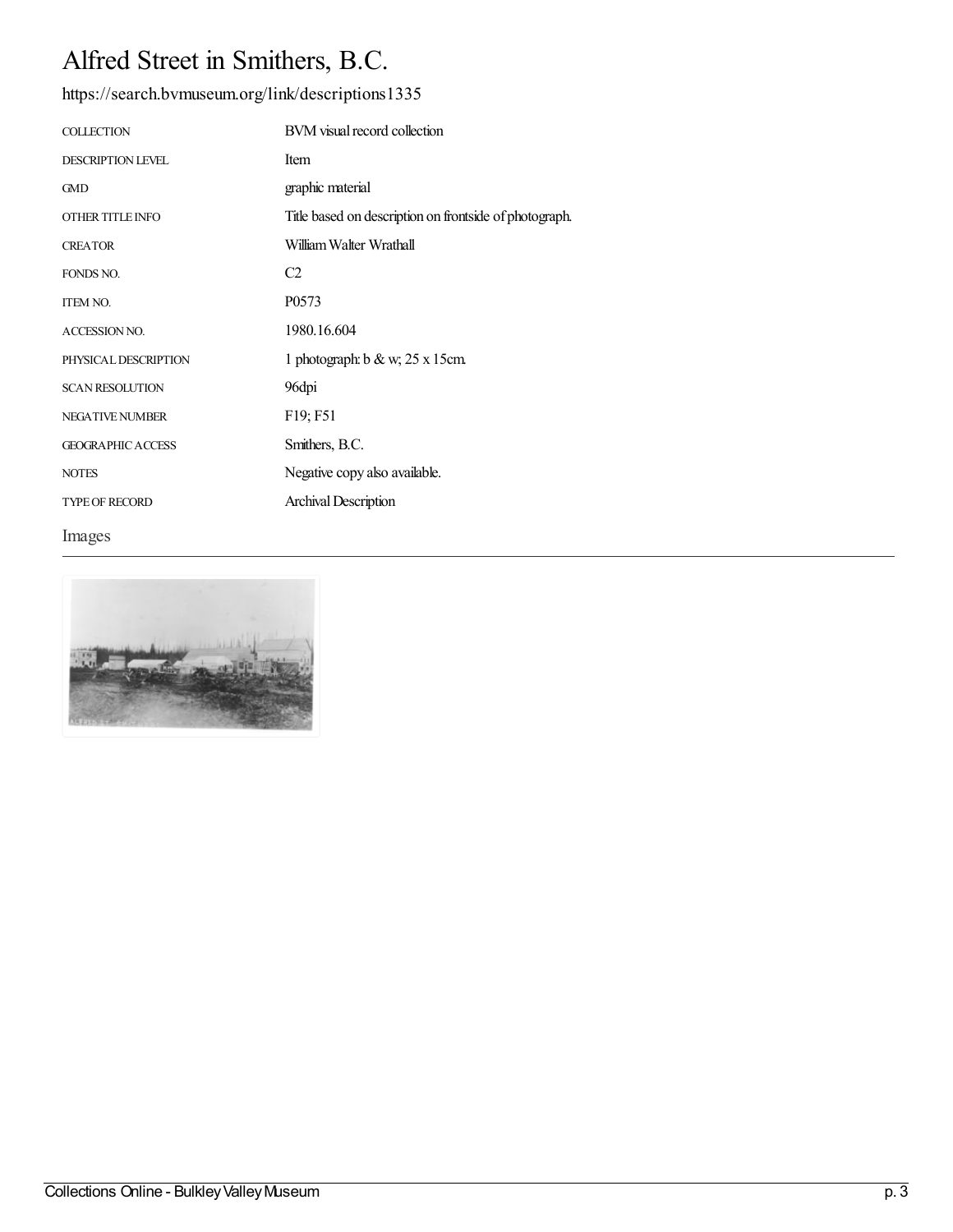# American Boy mine

#### <https://search.bvmuseum.org/link/descriptions4094>

| <b>COLLECTION</b>        | BVM visual record collection                                                                                      |
|--------------------------|-------------------------------------------------------------------------------------------------------------------|
| <b>DESCRIPTION LEVEL</b> | Item                                                                                                              |
| <b>GMD</b>               | graphic material                                                                                                  |
| <b>CREATOR</b>           | William Walter Wrathall                                                                                           |
| FONDS NO.                | C <sub>2</sub>                                                                                                    |
| ITEM NO.                 | P4017                                                                                                             |
| ACCESSION NO.            | 2000.6                                                                                                            |
| PHYSICAL DESCRIPTION     | 1 photograph: $b$ &w 20 x 15.5 cm                                                                                 |
| <b>SCAN RESOLUTION</b>   | 300 dpi<br>600 dpi                                                                                                |
| <b>DATERANGE</b>         | ca 1913                                                                                                           |
| HISTORY / BIOGRAPHICAL   | American Boy mine was located 10 km northeast of Hazelton, B.C., on the southwest flank of Nine Mile<br>Mountain. |
| <b>GEOGRAPHIC ACCESS</b> | Hazelton, B.C.                                                                                                    |
| TYPE OF RECORD           | Archival Description                                                                                              |

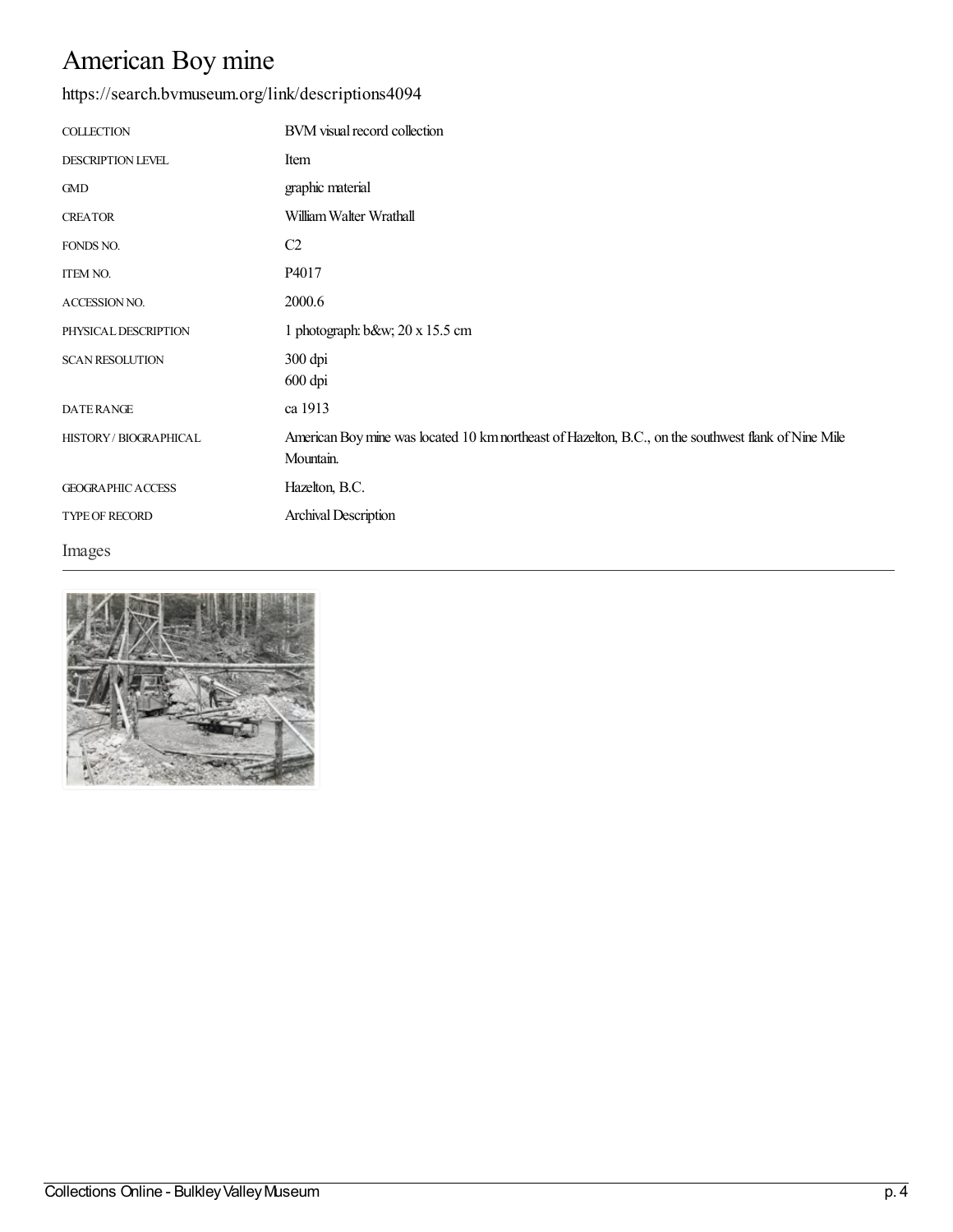# American Boy mine

#### <https://search.bvmuseum.org/link/descriptions4095>

| <b>COLLECTION</b>        | BVM visual record collection                                                                                      |
|--------------------------|-------------------------------------------------------------------------------------------------------------------|
| DESCRIPTION LEVEL        | Item                                                                                                              |
| <b>GMD</b>               | graphic material                                                                                                  |
| <b>CREATOR</b>           | William Walter Wrathall                                                                                           |
| FONDS NO.                | C2                                                                                                                |
| ITEM NO.                 | P4018                                                                                                             |
| ACCESSION NO.            | 2000.6                                                                                                            |
| PHYSICAL DESCRIPTION     | 1 photograph: b&w 15 x 20 cm                                                                                      |
| <b>SCAN RESOLUTION</b>   | 300 dpi<br>600 dpi                                                                                                |
| <b>DATERANGE</b>         | ca 1913                                                                                                           |
| HISTORY / BIOGRAPHICAL   | American Boy mine was located 10 km northeast of Hazelton, B.C., on the southwest flank of Nine Mile<br>Mountain. |
| <b>GEOGRAPHIC ACCESS</b> | Hazelton, B.C.                                                                                                    |
| TYPE OF RECORD           | Archival Description                                                                                              |

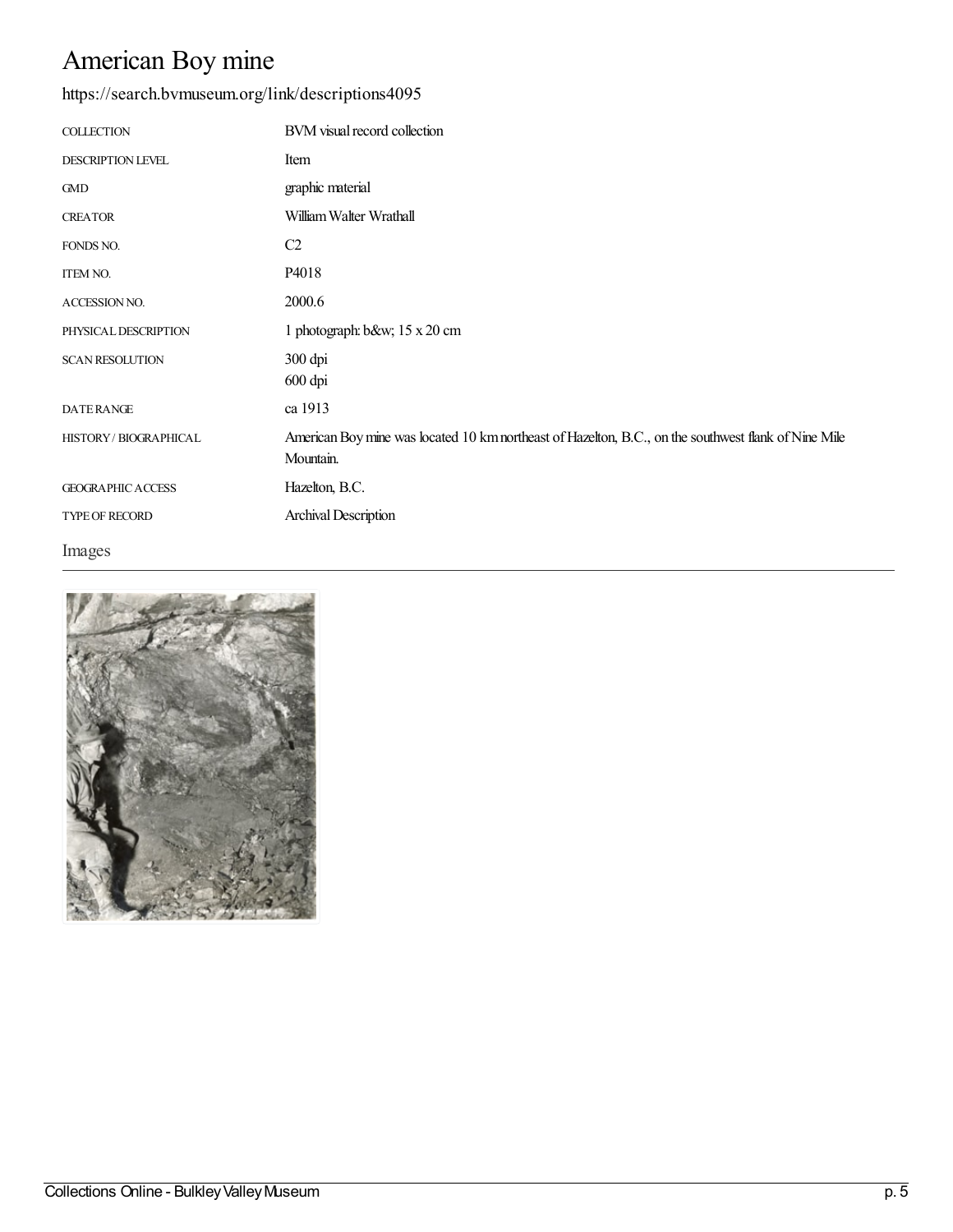## American Boy Mine camp

<https://search.bvmuseum.org/link/descriptions4173>

| <b>COLLECTION</b>        | BVM visual record collection      |
|--------------------------|-----------------------------------|
| <b>DESCRIPTION LEVEL</b> | Item                              |
| <b>GMD</b>               | graphic material                  |
| <b>CREATOR</b>           | William Walter Wrathall           |
| FONDS NO.                | C <sub>2</sub>                    |
| <b>ITEM NO.</b>          | P4096                             |
| <b>ACCESSION NO.</b>     | 2000.6                            |
| PHYSICAL DESCRIPTION     | 1 photograph: $b$ &w 21.5 x 16 cm |
| <b>SCAN RESOLUTION</b>   | 300 dpi                           |
|                          | 600 dpi                           |
| <b>DATERANGE</b>         | ca 1913                           |
| <b>TYPE OF RECORD</b>    | Archival Description              |

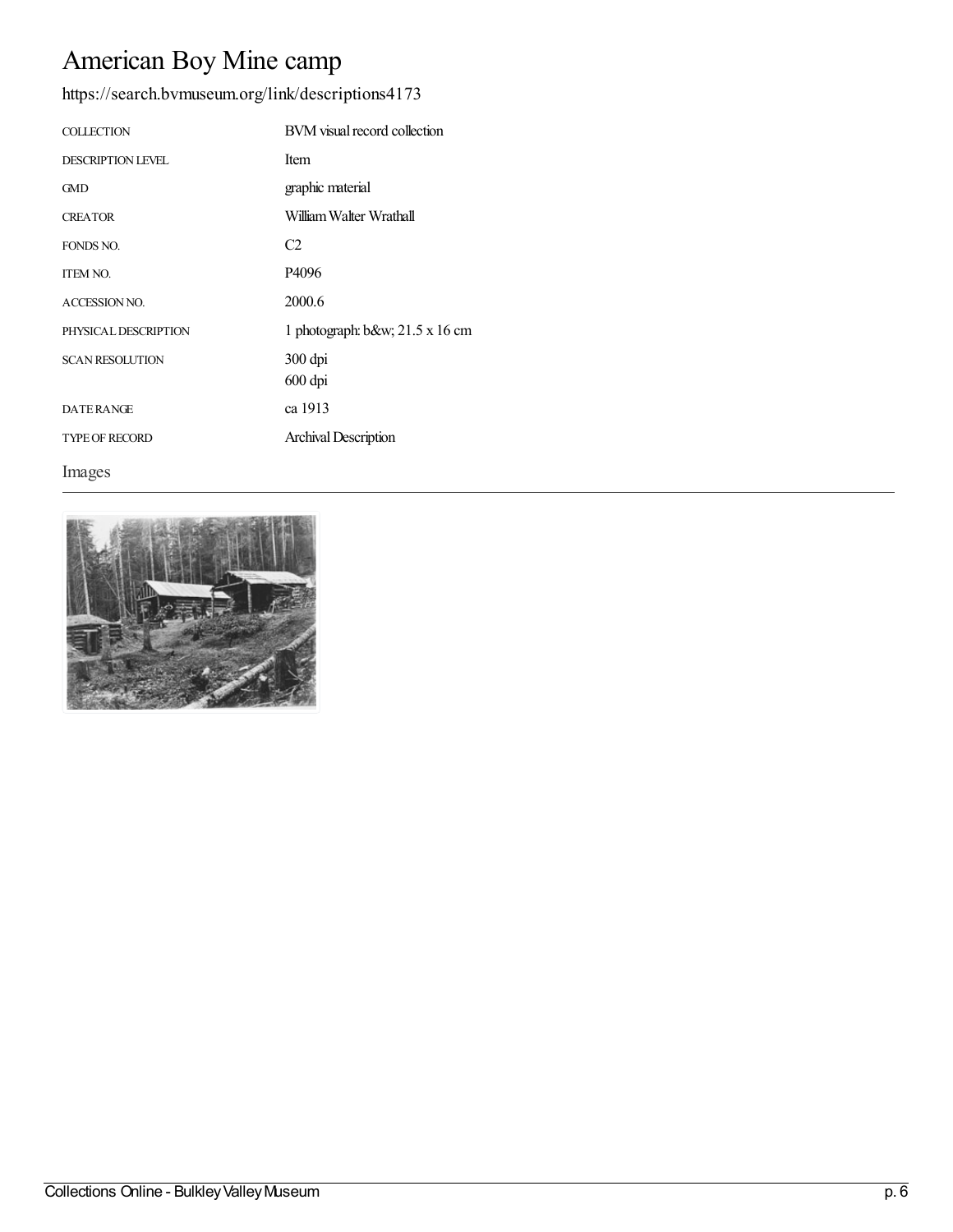## American Boy mine, entrance shaft

<https://search.bvmuseum.org/link/descriptions4096>

| <b>COLLECTION</b>        | BVM visual record collection                                                                                      |
|--------------------------|-------------------------------------------------------------------------------------------------------------------|
| DESCRIPTION LEVEL        | Item                                                                                                              |
| <b>GMD</b>               | graphic material                                                                                                  |
| <b>CREATOR</b>           | William Walter Wrathall                                                                                           |
| FONDS NO.                | C <sub>2</sub>                                                                                                    |
| <b>ITEM NO.</b>          | P4019                                                                                                             |
| ACCESSION NO.            | 2000.6                                                                                                            |
| PHYSICAL DESCRIPTION     | 1 photograph: b&w 15.5 x 20 cm                                                                                    |
| <b>SCAN RESOLUTION</b>   | 300 dpi<br>600 dpi                                                                                                |
| <b>DATERANGE</b>         | ca 1913                                                                                                           |
| HISTORY / BIOGRAPHICAL   | American Boy mine was located 10 km northeast of Hazelton, B.C., on the southwest flank of Nine Mile<br>Mountain. |
| <b>GEOGRAPHIC ACCESS</b> | Hazelton, B.C.                                                                                                    |
| <b>TYPE OF RECORD</b>    | <b>Archival Description</b>                                                                                       |

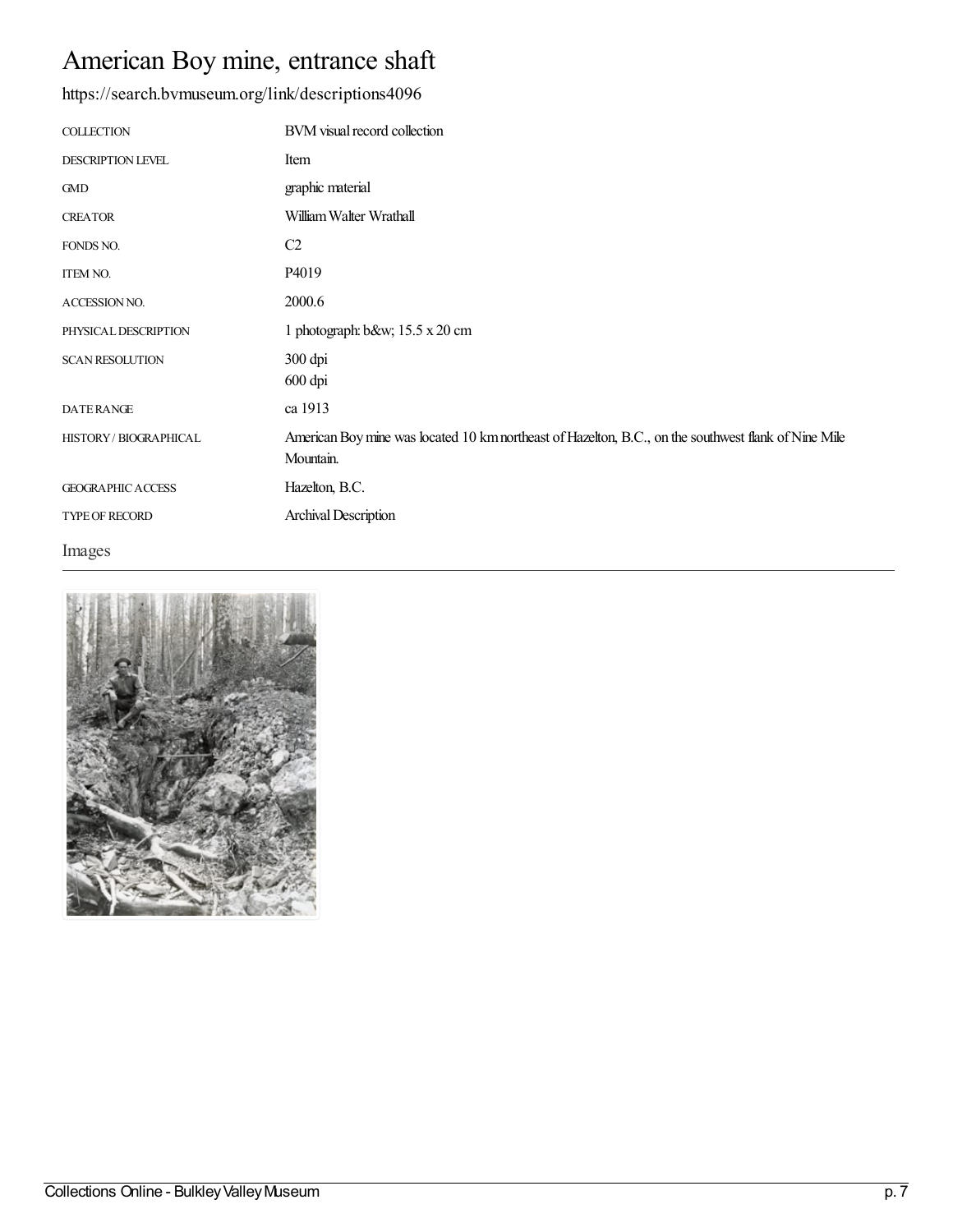## Awaiting arrival of the first boat, Hazelton B.C.

| <b>COLLECTION</b>        | Oswald Hoskins fonds            |
|--------------------------|---------------------------------|
| <b>DESCRIPTION LEVEL</b> | <b>Item</b>                     |
| <b>GMD</b>               | graphic material                |
| OTHER TITLE INFO         | Title based on postcard caption |
| <b>CREATOR</b>           | William Walter Wrathall         |
| FONDS NO.                | <b>PF34</b>                     |
| <b>SERIES NO.</b>        | S <sub>2</sub>                  |
| <b>ITEM NO.</b>          | P6938                           |
| <b>ACCESSION NO.</b>     | 2019.22                         |
| PHYSICAL DESCRIPTION     | 1 postcard: b&w 13.8 x 8.5 cm   |
| <b>SCAN RESOLUTION</b>   | 600 dpi<br>300 dpi              |
| <b>DATERANGE</b>         | May 4, 1911                     |
| <b>GEOGRAPHIC ACCESS</b> | Hazelton, B.C.                  |
| <b>TYPE OF RECORD</b>    | <b>Archival Description</b>     |
| Images                   |                                 |

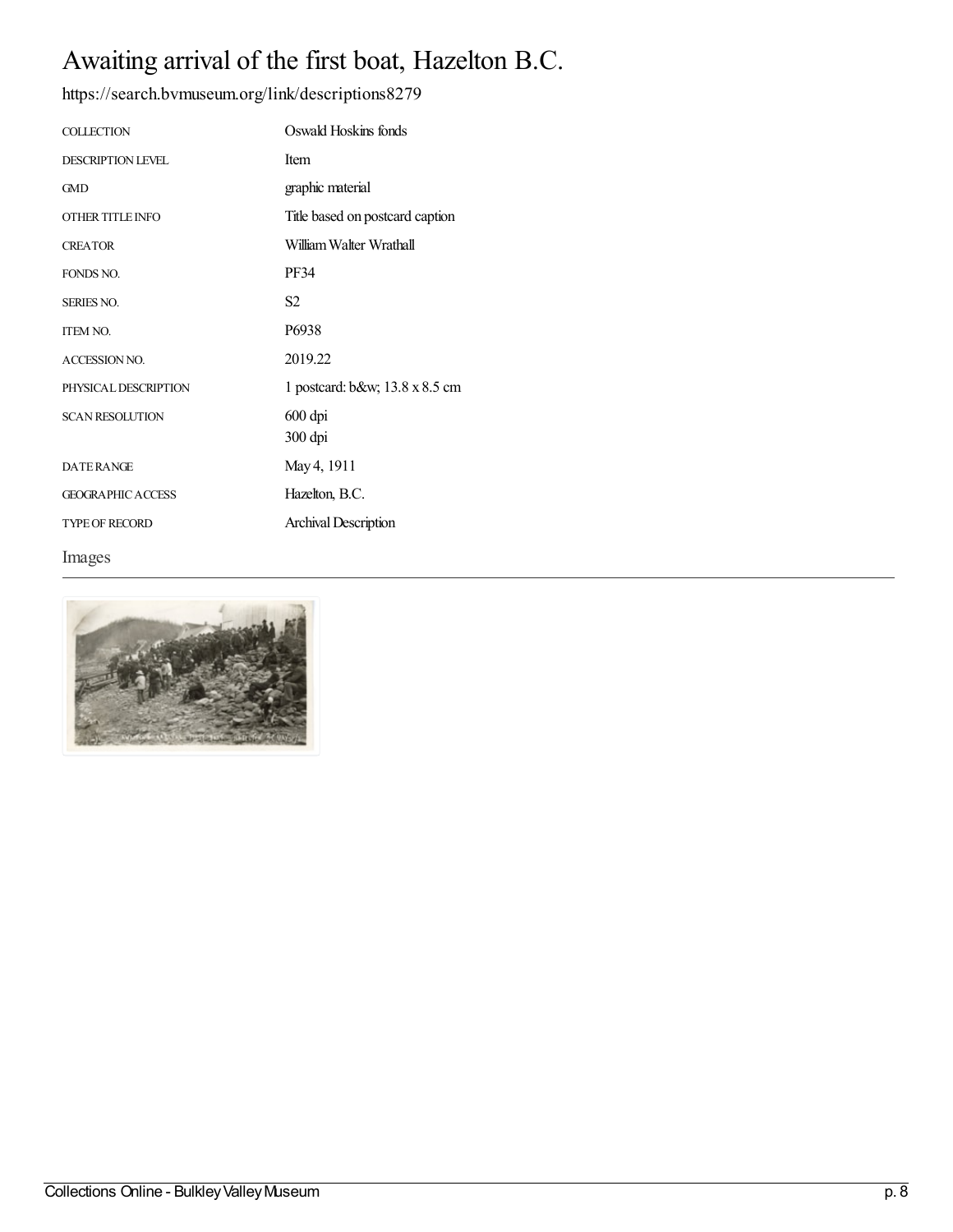# "Big Mud Slide, G.T.P.R., South Hazelton"

<https://search.bvmuseum.org/link/descriptions2838>

| <b>COLLECTION</b>        | P <sub>2467</sub> -P <sub>2524</sub> |
|--------------------------|--------------------------------------|
| <b>DESCRIPTION LEVEL</b> | Item                                 |
| <b>GMD</b>               | graphic material                     |
| <b>CREATOR</b>           | William Walter Wrathall              |
| <b>ITEM NO.</b>          | P <sub>2484</sub>                    |
| ACCESSION NO.            | 1983.15.1                            |
| PHYSICAL DESCRIPTION     | 1 photograph: b&w 3 x 3.8 cm         |
| <b>SCAN RESOLUTION</b>   | $600$ dpi                            |
| <b>DATERANGE</b>         | April 1913                           |
| <b>SUBJECT ACCESS</b>    | Grand Trunk Pacific Railway          |
| <b>GEOGRAPHIC ACCESS</b> | Hazelton, B.C.                       |
| <b>TYPE OF RECORD</b>    | Archival Description                 |

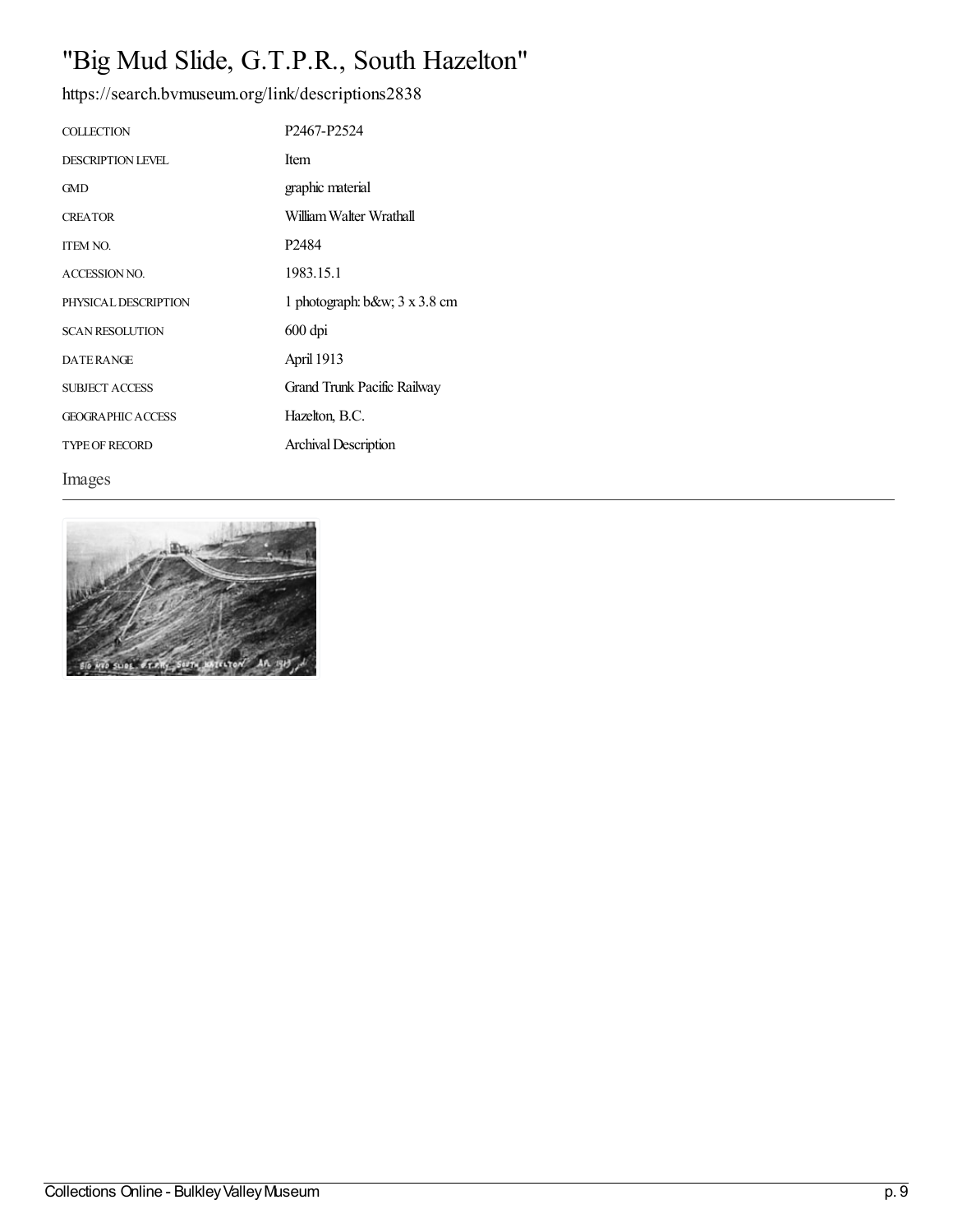# Bridge across Bulkley River

#### <https://search.bvmuseum.org/link/descriptions3116>

| <b>COLLECTION</b>           | BVM visual record collection                |
|-----------------------------|---------------------------------------------|
| <b>DESCRIPTION LEVEL</b>    | Item                                        |
| <b>GMD</b>                  | graphic material                            |
| OTHER TITLE INFO            | Title based on caption written on negative. |
| <b>CREATOR</b>              | William Walter Wrathall                     |
| <b>FONDS NO.</b>            | C <sub>2</sub>                              |
| <b>ITEM NO.</b>             | P <sub>2764</sub>                           |
| <b>ACCESSION NO.</b>        | 1983.16.1                                   |
| PHYSICAL DESCRIPTION        | 1 photograph: b&w 27.8 x 21.5 cm            |
| <b>SCAN RESOLUTION</b>      | 96 dpi                                      |
| <b>NEGATIVE NUMBER</b>      | F <sub>2</sub> 34                           |
| <b>DATERANGE</b>            | ca 1913                                     |
| <b>HISTORY/BIOGRAPHICAL</b> | Actual photo is P4032.                      |
| <b>SUBJECT ACCESS</b>       | Grand Trunk Pacific Railway                 |
| <b>GEOGRAPHIC ACCESS</b>    | <b>Bulkley River</b>                        |
| <b>NOTES</b>                | Contact print included in physical folder.  |
| <b>TYPE OF RECORD</b>       | <b>Archival Description</b>                 |
|                             |                                             |

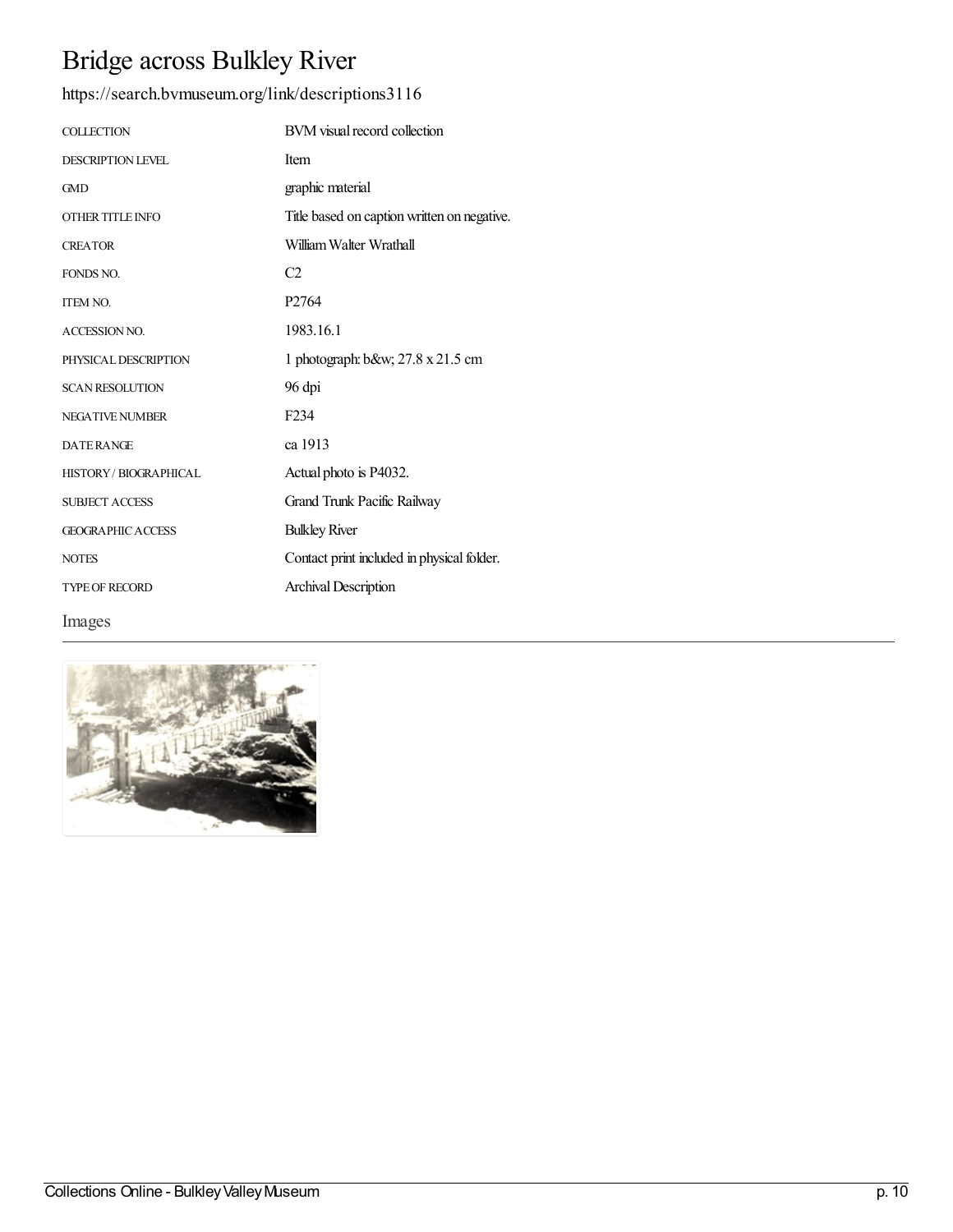## Bridge at Hagwilget held together with wire from Yukon Telegraph line.

| <b>COLLECTION</b>        | BVM visual record collection                                                                        |
|--------------------------|-----------------------------------------------------------------------------------------------------|
| DESCRIPTION LEVEL        | Item                                                                                                |
| <b>GMD</b>               | graphic material                                                                                    |
| OTHER TITLE INFO         | Original title: "Old Indian Bridge at Hagwilget held together with wire from Yukon Telegraph line." |
| <b>CREATOR</b>           | William Walter Wrathall                                                                             |
| FONDS NO.                | C <sub>2</sub>                                                                                      |
| <b>ITEM NO.</b>          | P2837                                                                                               |
| ACCESSION NO.            | 983.16.1                                                                                            |
| PHYSICAL DESCRIPTION     | Negative                                                                                            |
| <b>SCAN RESOLUTION</b>   | 300dpi                                                                                              |
|                          | 600dpi                                                                                              |
| <b>NEGATIVE NUMBER</b>   | F <sub>253</sub>                                                                                    |
| <b>DATERANGE</b>         | ca 1913                                                                                             |
| <b>SUBJECT ACCESS</b>    | Hagwilget Bridge                                                                                    |
| <b>GEOGRAPHIC ACCESS</b> | Hazelton, B.C.                                                                                      |
| TYPE OF RECORD           | Archival Description                                                                                |
| Images                   |                                                                                                     |

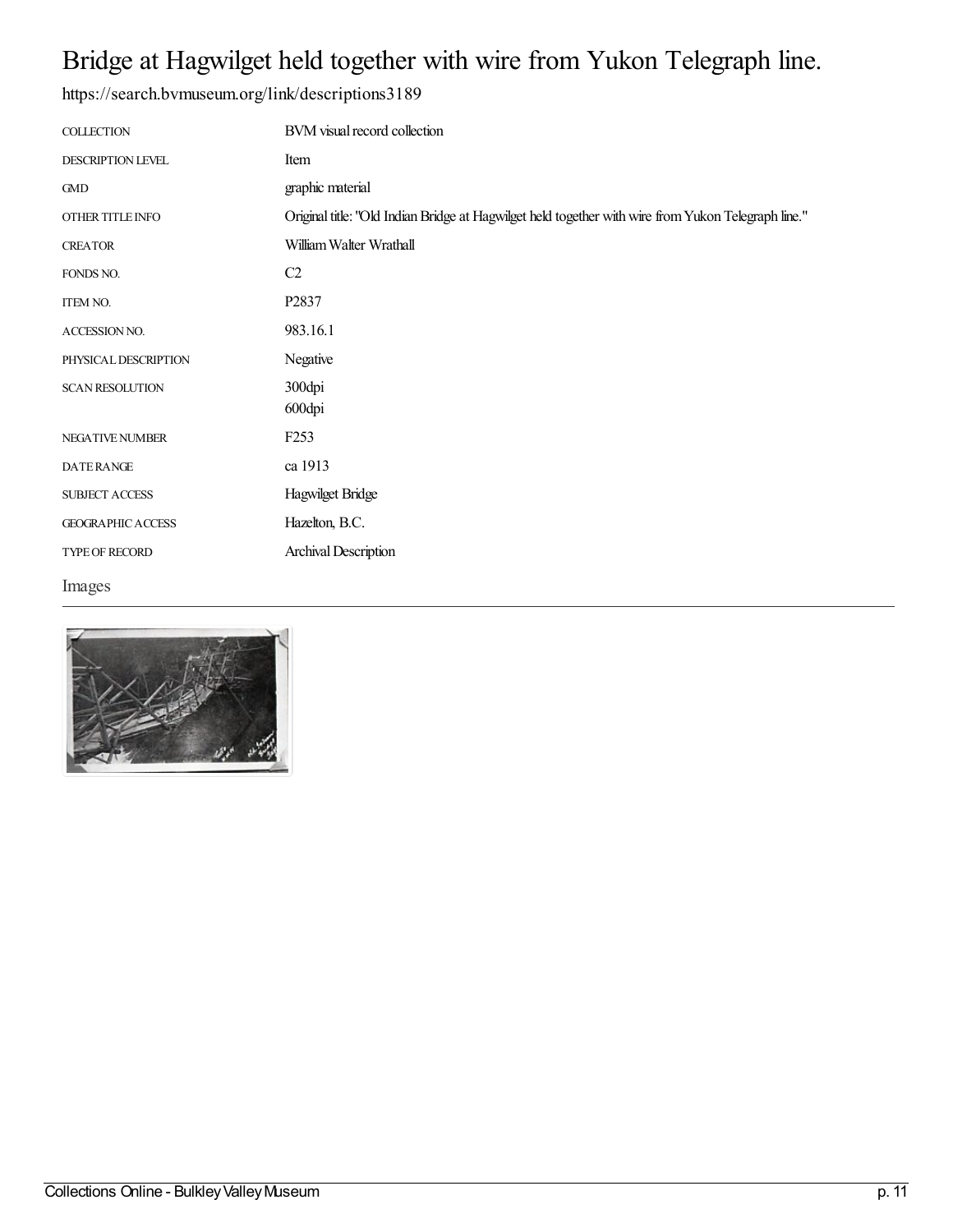## Building the High Level Bridge near Hazelton, B.C.

<https://search.bvmuseum.org/link/descriptions4120>

| <b>COLLECTION</b>        | BVM visual record collection                                          |
|--------------------------|-----------------------------------------------------------------------|
| <b>DESCRIPTION LEVEL</b> | File                                                                  |
| <b>GMD</b>               | graphic material                                                      |
| <b>CREATOR</b>           | William Walter Wrathall                                               |
| FONDS NO.                | C <sub>2</sub>                                                        |
| <b>ITEM NO.</b>          | P4043                                                                 |
| <b>ACCESSION NO.</b>     | 2000.6                                                                |
| PHYSICAL DESCRIPTION     | 1 photograph: $b$ &w 21 x 16 cm<br>1 photograph: sepia; 21 x 16.25 cm |
|                          |                                                                       |
| <b>SCAN RESOLUTION</b>   | 300 dpi<br>600 dpi                                                    |
| <b>DATERANGE</b>         | ca 1913                                                               |
| <b>GEOGRAPHIC ACCESS</b> | Hazelton, B.C.                                                        |
| <b>TYPE OF RECORD</b>    | <b>Archival Description</b>                                           |

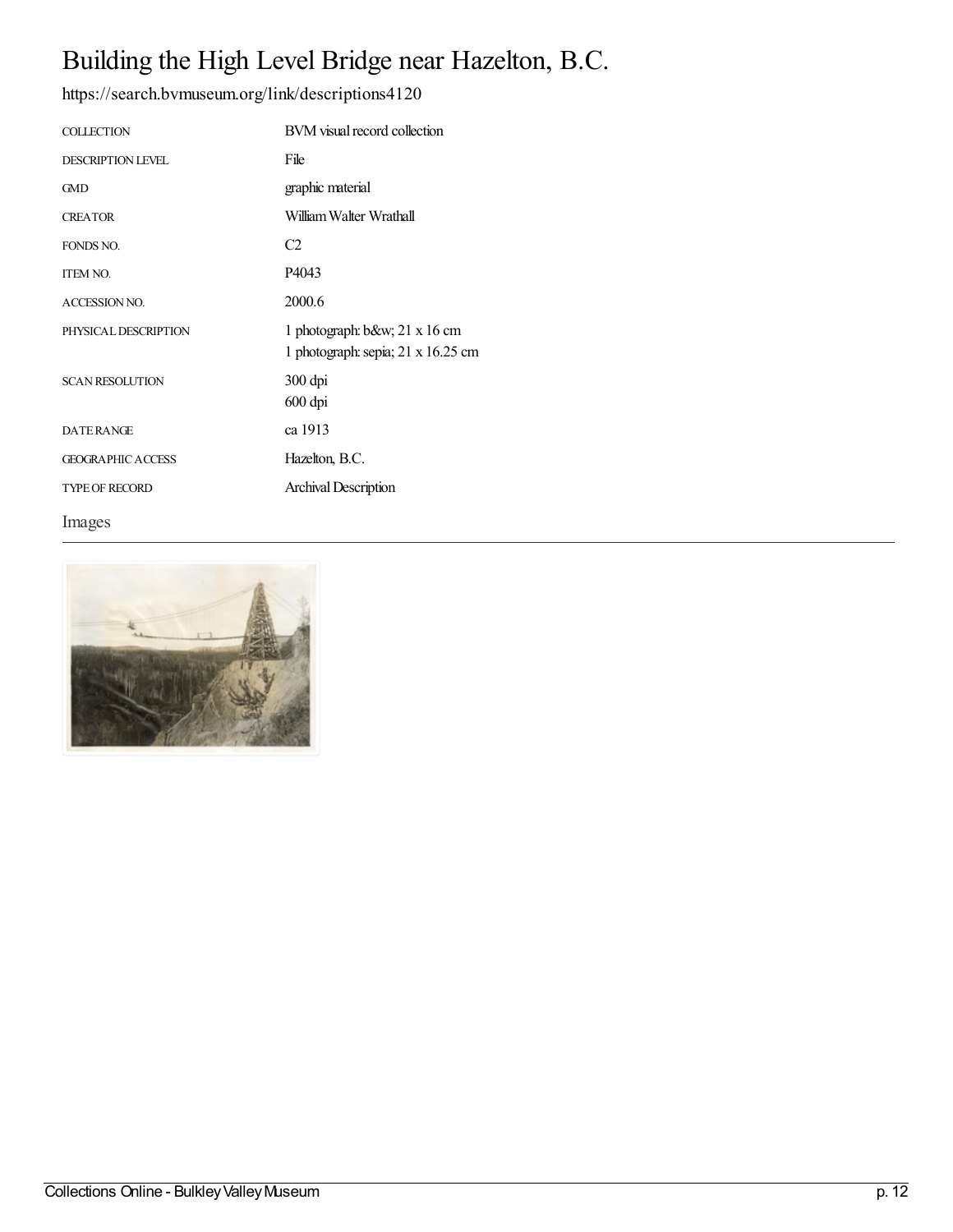# Bulkey River

<https://search.bvmuseum.org/link/descriptions4090>

| <b>COLLECTION</b>        | BVM visual record collection            |
|--------------------------|-----------------------------------------|
| <b>DESCRIPTION LEVEL</b> | <b>Item</b>                             |
| <b>GMD</b>               | graphic material                        |
| <b>CREATOR</b>           | William Walter Wrathall                 |
| FONDS NO.                | C2                                      |
| <b>ITEM NO.</b>          | P4013                                   |
| <b>ACCESSION NO.</b>     | 2000.6                                  |
| PHYSICAL DESCRIPTION     | 1 photograph: b&w $20.5 \times 15.5$ cm |
| <b>SCAN RESOLUTION</b>   | 600 dpi                                 |
| <b>DATERANGE</b>         | ca 1913                                 |
| <b>GEOGRAPHIC ACCESS</b> | Hazelton, B.C.                          |
|                          | <b>Bulkley River</b>                    |
| <b>TYPE OF RECORD</b>    | Archival Description                    |

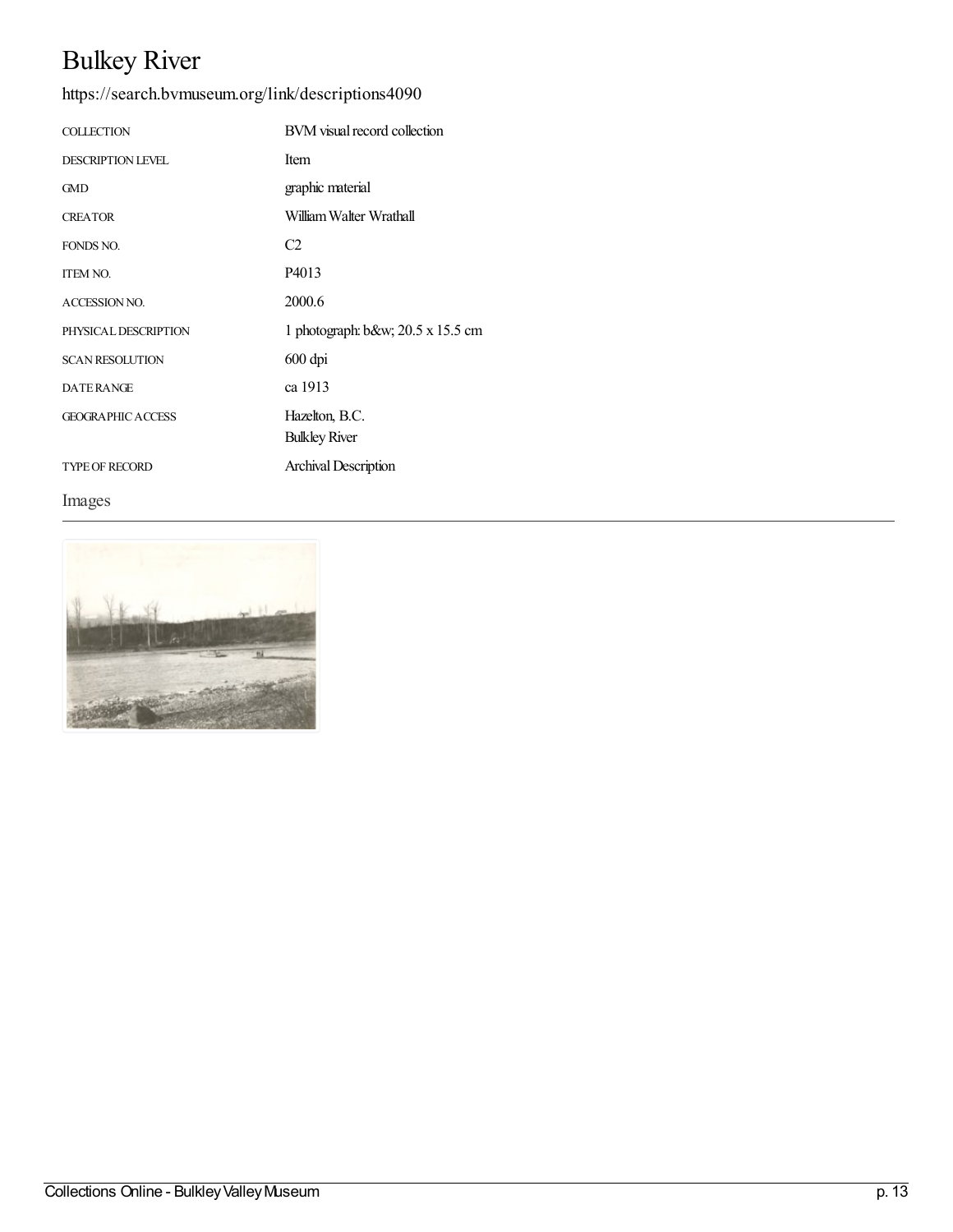## Bulkley Canyon

| <b>COLLECTION</b>        | BVM visual record collection                                 |
|--------------------------|--------------------------------------------------------------|
| <b>DESCRIPTION LEVEL</b> | Item                                                         |
| <b>GMD</b>               | graphic material                                             |
| OTHER TITLE INFO         | Title based on caption written on negative.                  |
| <b>CREATOR</b>           | William Walter Wrathall                                      |
| FONDS NO.                | C <sub>2</sub>                                               |
| <b>ITEM NO.</b>          | P2775                                                        |
| ACCESSION NO.            | 1983.16.1                                                    |
| PHYSICAL DESCRIPTION     | 1 photograph: b&w 27.8 x 21.5 cm                             |
| <b>SCAN RESOLUTION</b>   | 96 dpi                                                       |
| <b>NEGATIVE NUMBER</b>   | F <sub>251</sub>                                             |
| <b>DATERANGE</b>         | ca 1913                                                      |
| HISTORY / BIOGRAPHICAL   | Actual photo is P4045. Rocher de Boule is in the background. |
| <b>GEOGRAPHIC ACCESS</b> | Hazelton, B.C.                                               |
| <b>NOTES</b>             | Contact print included in physical folder.                   |
| <b>TYPE OF RECORD</b>    | Archival Description                                         |
| Images                   |                                                              |

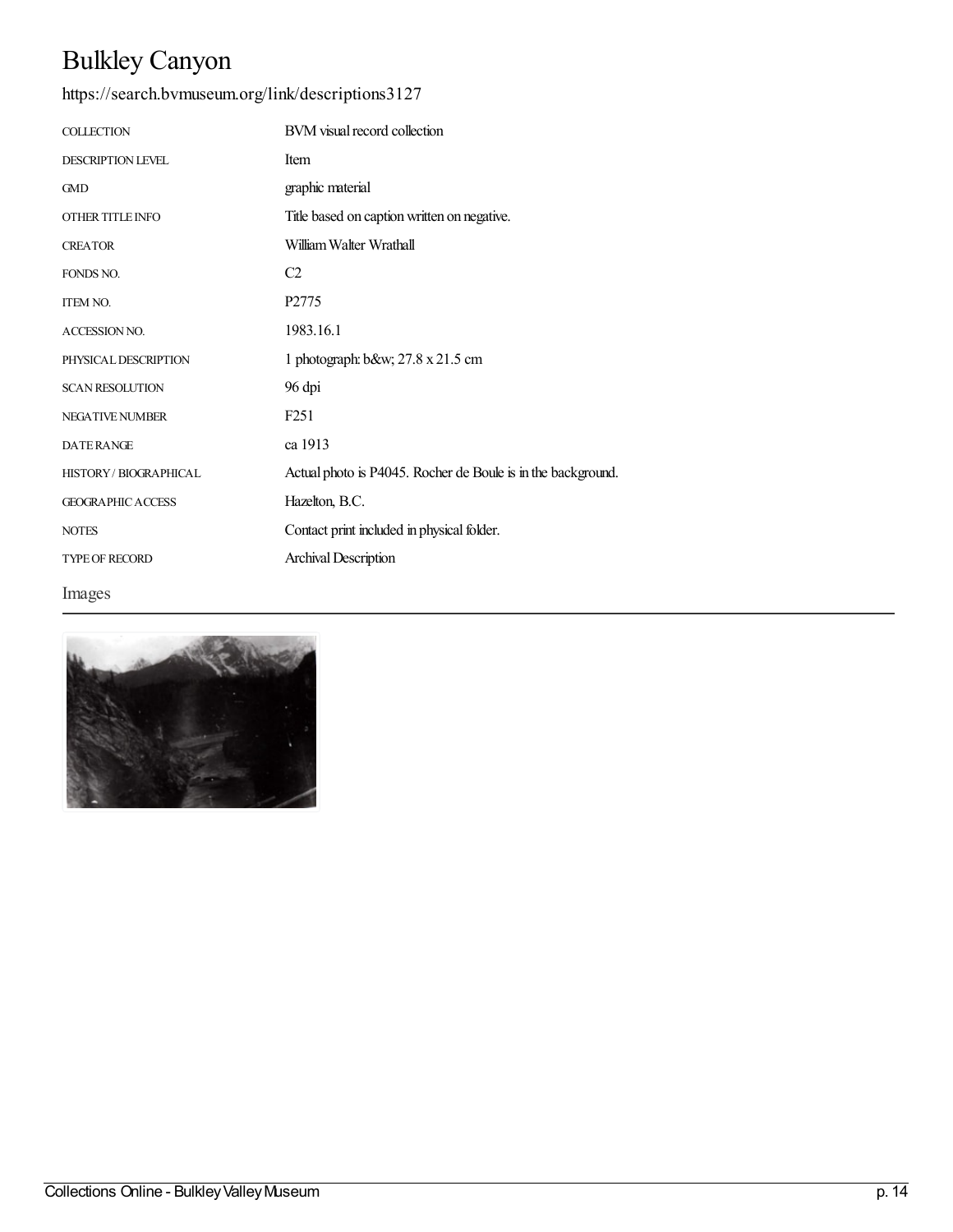# The Bulkley Gate, Hazelton

<https://search.bvmuseum.org/link/descriptions6374>

| <b>COLLECTION</b>        | BVM visual record collection     |
|--------------------------|----------------------------------|
| <b>DESCRIPTION LEVEL</b> | Item                             |
| GMD                      | graphic material                 |
| OTHER TITLE INFO         | Title based on postcard caption. |
| <b>CREATOR</b>           | William Walter Wrathall          |
| FONDS NO.                | C <sub>2</sub>                   |
| <b>ITEM NO.</b>          | P <sub>6117</sub>                |
| <b>ACCESSION NO.</b>     | 2018.27                          |
| PHYSICAL DESCRIPTION     | 1 postcard: $b$ &w 14 x 9 cm     |
| <b>SCAN RESOLUTION</b>   | 300 dpi                          |
|                          | $1200$ dpi                       |
| <b>GEOGRAPHIC ACCESS</b> | Hazelton, B.C.                   |
| <b>TYPE OF RECORD</b>    | Archival Description             |

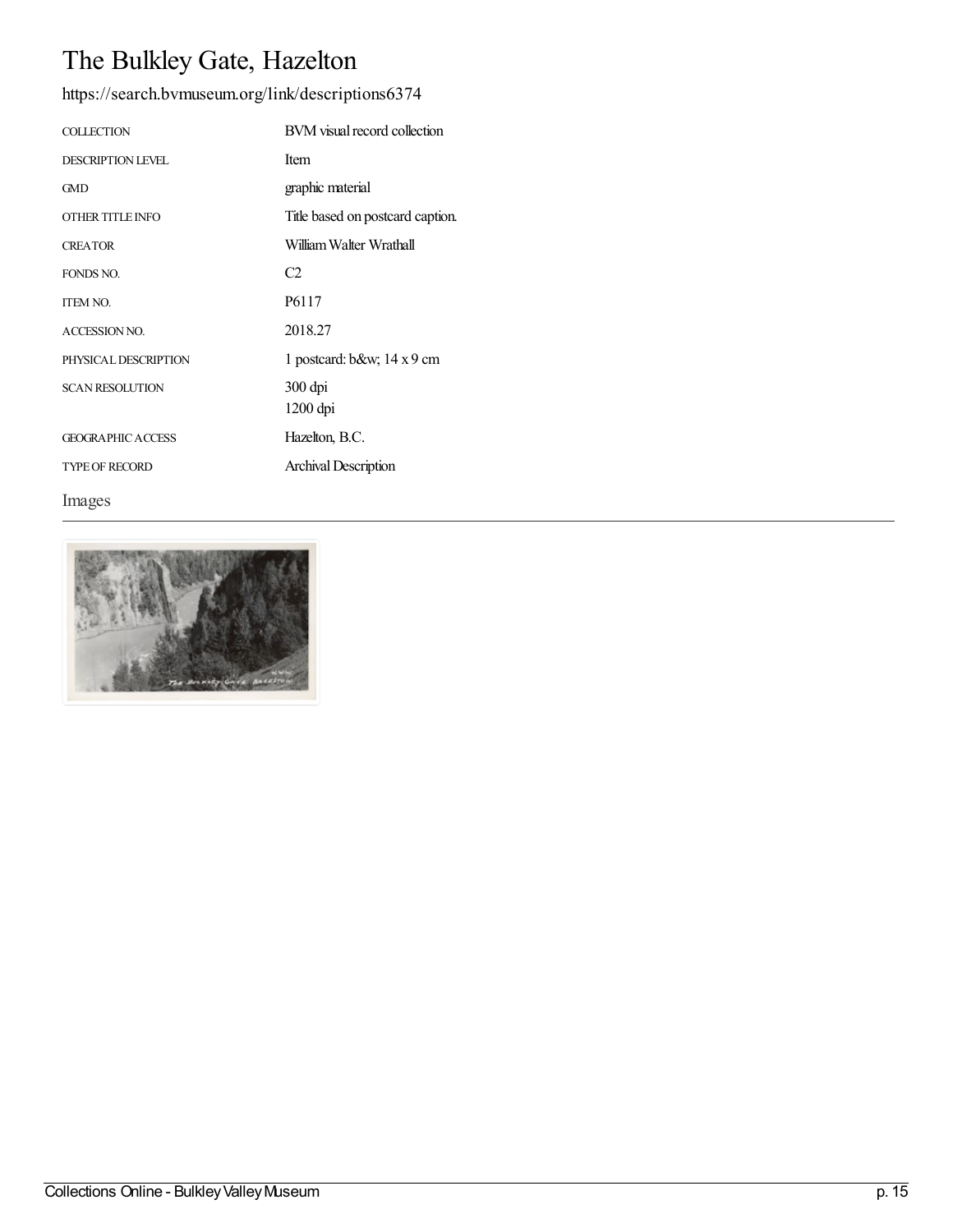# Bulkley River Canyon

| <b>COLLECTION</b>           | BVM visual record collection               |
|-----------------------------|--------------------------------------------|
| <b>DESCRIPTION LEVEL</b>    | Item                                       |
| <b>GMD</b>                  | graphic material                           |
| <b>CREATOR</b>              | William Walter Wrathall                    |
| FONDS NO.                   | C <sub>2</sub>                             |
| <b>ITEM NO.</b>             | P <sub>2787</sub>                          |
| <b>ACCESSION NO.</b>        | 1983.16.1                                  |
| PHYSICAL DESCRIPTION        | 1 photograph: b&w 27.8 x 21.5 cm           |
| <b>SCAN RESOLUTION</b>      | 96 dpi                                     |
| <b>NEGATIVE NUMBER</b>      | F <sub>251</sub>                           |
| <b>DATERANGE</b>            | ca 1913                                    |
| <b>HISTORY/BIOGRAPHICAL</b> | Actual photo is P4057.                     |
| <b>GEOGRAPHIC ACCESS</b>    | <b>Bulkley River</b>                       |
| <b>NOTES</b>                | Contact print included in physical folder. |
| <b>TYPE OF RECORD</b>       | <b>Archival Description</b>                |
| Images                      |                                            |

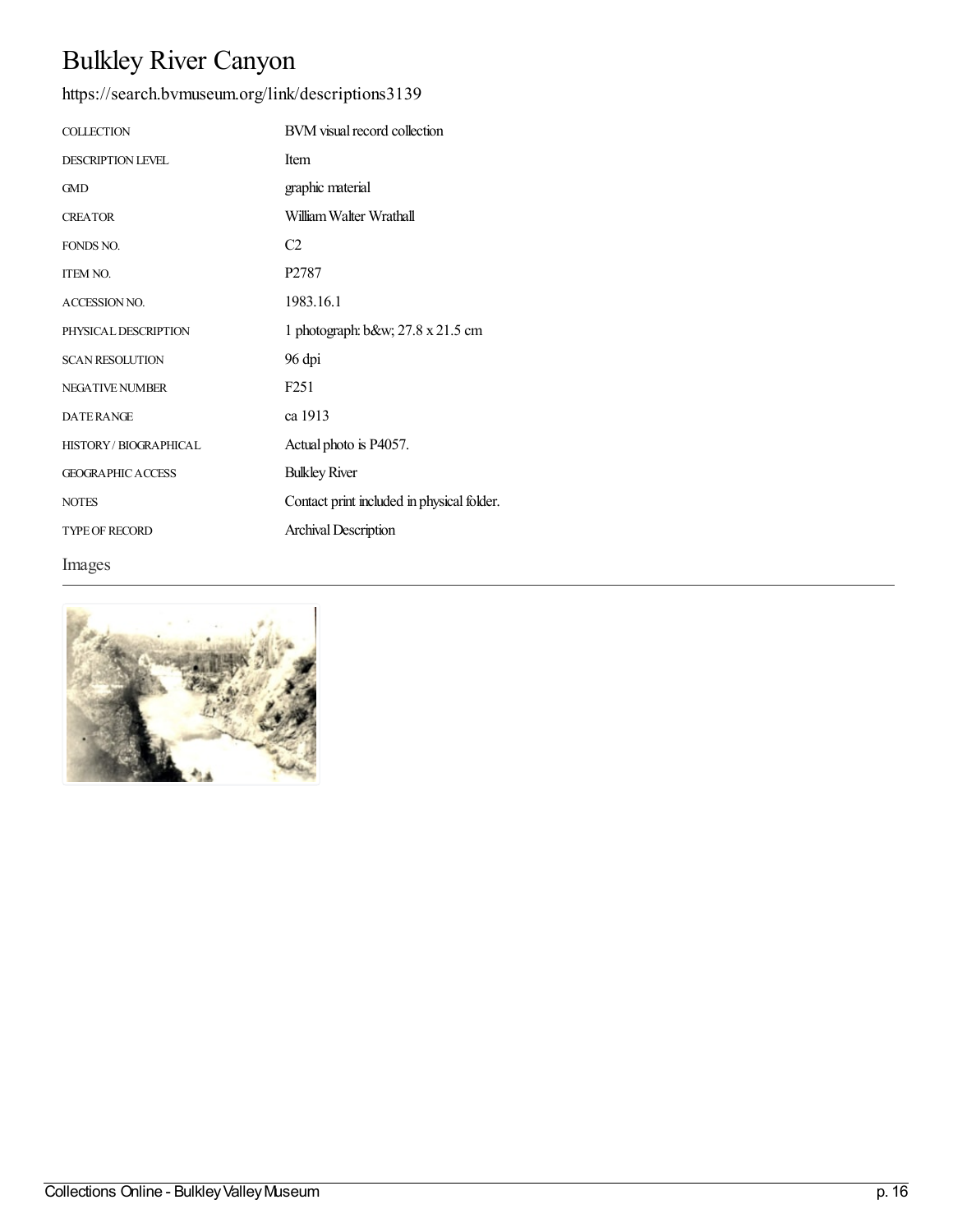# Bulkley River Canyon

| <b>COLLECTION</b>        | BVM visual record collection                    |
|--------------------------|-------------------------------------------------|
| <b>DESCRIPTION LEVEL</b> | Item                                            |
| <b>GMD</b>               | graphic material                                |
| OTHER TITLE INFO         | Title based on photo caption.                   |
| <b>CREATOR</b>           | William Walter Wrathall                         |
| FONDS NO.                | C <sub>2</sub>                                  |
| <b>ITEM NO.</b>          | P4057                                           |
| <b>ACCESSION NO.</b>     | 2000.6                                          |
| PHYSICAL DESCRIPTION     | 1 photograph: sepia; 21 x 16 cm                 |
| <b>SCAN RESOLUTION</b>   | 300 dpi<br>600 dpi                              |
| <b>DATERANGE</b>         | ca 1913                                         |
| <b>SUBJECT ACCESS</b>    | Hagwilget Bridge                                |
| <b>GEOGRAPHIC ACCESS</b> | Hagwilget, B.C.<br><b>Bulkley River</b>         |
| <b>NOTES</b>             | Hagwilget bridge can be seen in the background. |
| <b>TYPE OF RECORD</b>    | Archival Description                            |
| Images                   |                                                 |

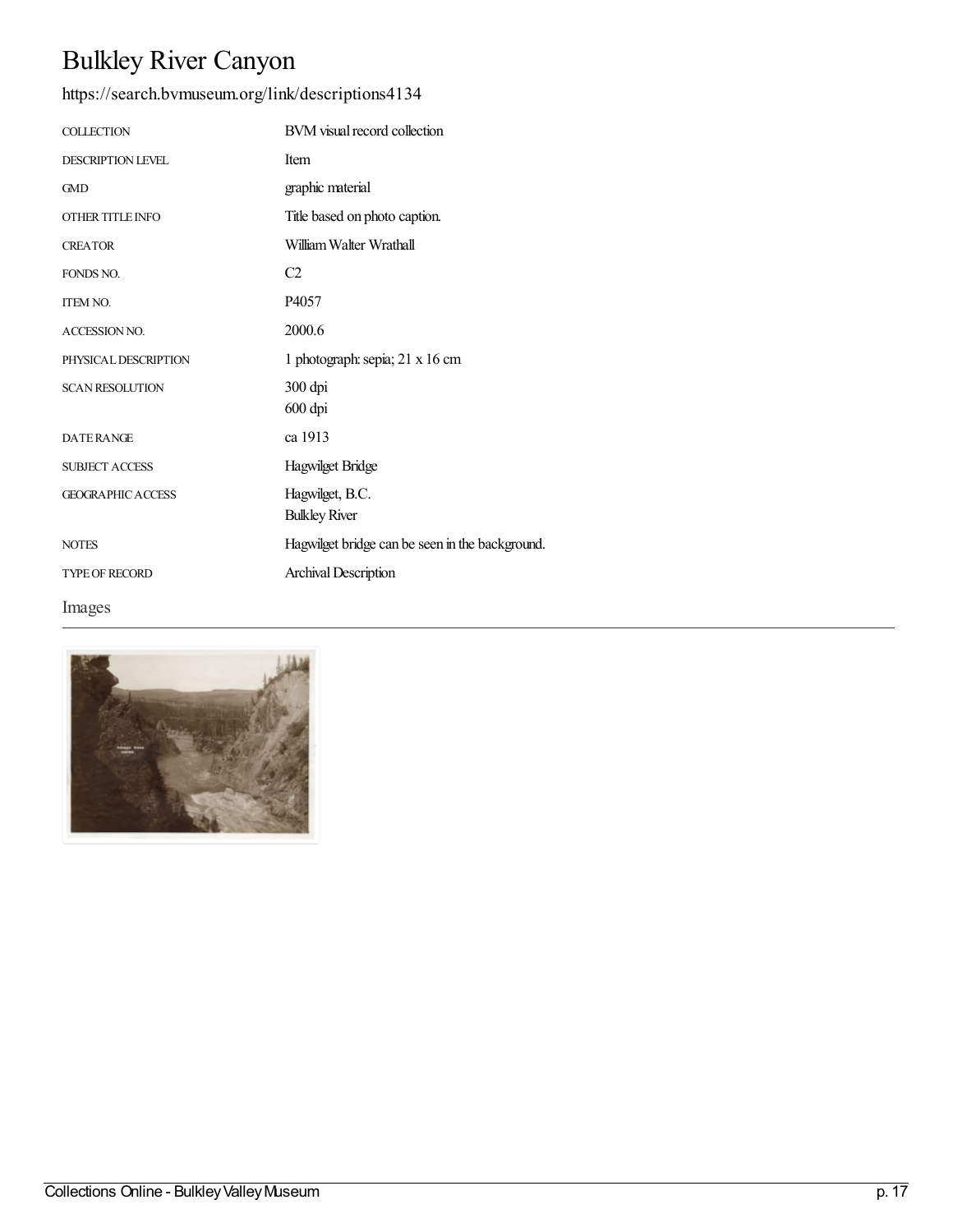## Camp at American Boy Mine

| <b>COLLECTION</b>           | BVM visual record collection                       |
|-----------------------------|----------------------------------------------------|
| <b>DESCRIPTION LEVEL</b>    | <b>Item</b>                                        |
| <b>GMD</b>                  | graphic material                                   |
| <b>CREATOR</b>              | William Walter Wrathall                            |
| FONDS NO.                   | C <sub>2</sub>                                     |
| <b>ITEM NO.</b>             | P <sub>2750</sub>                                  |
| <b>ACCESSION NO.</b>        | 1983.16.1                                          |
| PHYSICAL DESCRIPTION        | 1 photograph: b&w 27.8 x 21.5 cm                   |
| <b>SCAN RESOLUTION</b>      | 96 dpi                                             |
| <b>NEGATIVE NUMBER</b>      | F <sub>2</sub> 34                                  |
| <b>DATERANGE</b>            | ca 1913                                            |
| <b>HISTORY/BIOGRAPHICAL</b> | Actual photo is P4016.                             |
| <b>GEOGRAPHIC ACCESS</b>    | Hazelton, B.C.                                     |
| <b>NOTES</b>                | Contact print stapled to photo in physical folder. |
| <b>TYPE OF RECORD</b>       | Archival Description                               |
| Images                      |                                                    |

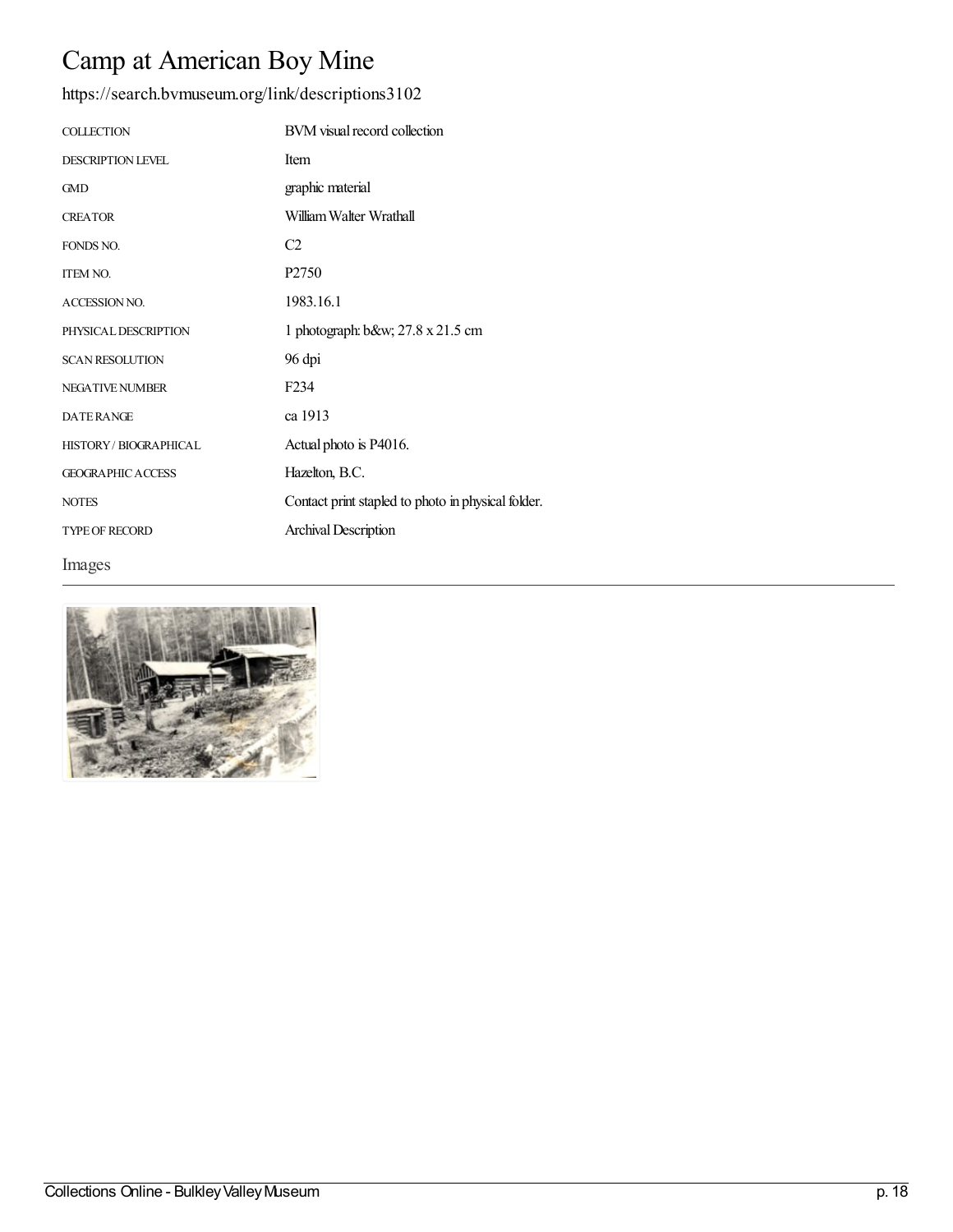## Camp at American Boy Mine

| <b>COLLECTION</b>           | BVM visual record collection               |
|-----------------------------|--------------------------------------------|
| <b>DESCRIPTION LEVEL</b>    | Item                                       |
| <b>GMD</b>                  | graphic material                           |
| <b>CREATOR</b>              | William Walter Wrathall                    |
| FONDS NO.                   | C <sub>2</sub>                             |
| <b>ITEM NO.</b>             | P <sub>2822</sub>                          |
| <b>ACCESSION NO.</b>        | 1983.16.1                                  |
| PHYSICAL DESCRIPTION        | 1 photograph: b&w 27.8 x 21.5 cm           |
| <b>SCAN RESOLUTION</b>      | 96 dpi                                     |
| <b>NEGATIVE NUMBER</b>      | F <sub>253</sub>                           |
| <b>DATERANGE</b>            | ca 1913                                    |
| <b>HISTORY/BIOGRAPHICAL</b> | Actual photo is P4096.                     |
| <b>GEOGRAPHIC ACCESS</b>    | Hazelton, B.C.                             |
| <b>NOTES</b>                | Contact print included in physical folder. |
| <b>TYPE OF RECORD</b>       | <b>Archival Description</b>                |
| Images                      |                                            |